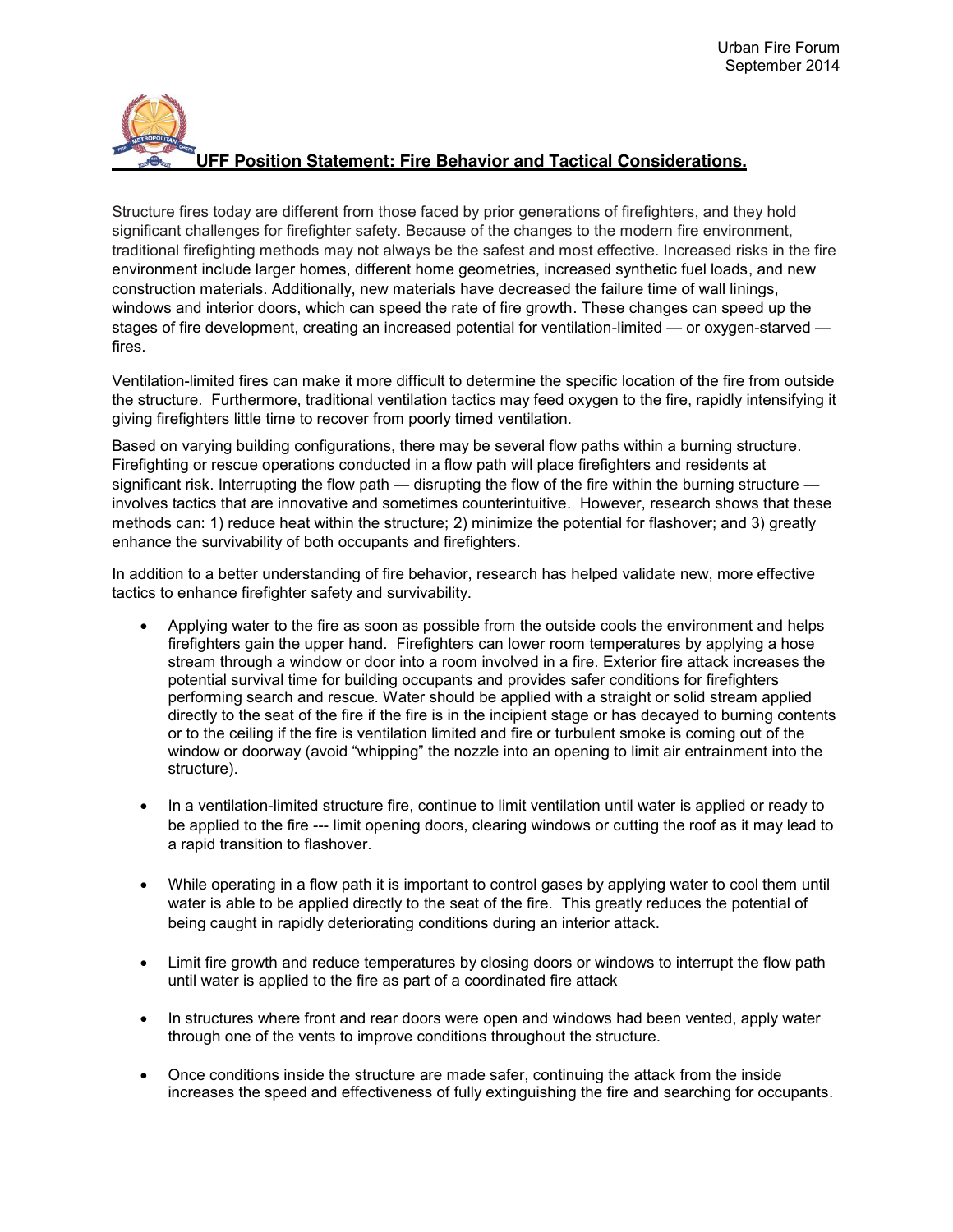The Urban Fire Forum supports the research efforts and the above stated findings. Inasmuch, Chief Officers will review and seek to change departmental standard operating procedures as they relate to the following tactical considerations.

- 1. **Size-up:** Assure that a 360 view of the structure is conducted and that fire location, fire extent, and smoke conditions are reported to command.
- 2. **Identify the flow path:** Know where smoke and fire are exiting, where the entry point is for fire attack crews, and where ventilation is taking place. Every new ventilation opening provides a new flow path to the fire.
- 3. **Cool or "soften" the fire from the exterior (Soften the Target):** Cooling the gases can greatly improve interior conditions, even when not applying water directly on the seat of the fire. This should be accomplished with a straight or solid stream applied directly to the seat of the fire or to the ceiling (avoid "whipping" the nozzle in the window).
- 4. **Assess and understand smoke tunneling (Read Smoke):** Rapid inrush of air or a tunneling effect at point of entry or point of ventilation could indicate a ventilation-limited fire.
- 5. **Vent close to the fire origin:** Venting rooms far away from the seat of the fire significantly increases the temperatures in these rooms and creates a flow path for the fire to move to previously uninvolved areas. Venting far away from the fire may cause the burning room to transition to flashover and fire to move toward the ventilation locations.
- 6. **Coordinate ventilation with hose attack:** Once air is introduced, the fire responds quickly and conditions can become untenable with potential flashover. Unless water is applied, venting causes the fire to grow faster and flashover to occur due to the new flow paths. Coordinate vertical and horizontal ventilation with fire attack. To make sure the fire does not get larger and that ventilation works as intended, take the fire from ventilation-limited (where it needs air to grow) to fuel limited by applying water.
- **7. Vent Enter Isolate Search (VEIS):** Close the door of the room being entered. This increases tenability for potential occupants and firefighters while smoke ventilates from the isolated room.
- **8. Close the door:** Closing the door between the occupant and the fire or between the firefighter and the fire will cause conditions to remain tenable for temperature and oxygen concentration. This action increases the chance of survivability.
- **9. Control the access door:** Controlling the door (or closing as much as possible) at the point of entry upon arrival limits the incoming airflow. The door should be controlled until water is applied to the fire. Once water goes on the fire and the attack crew has the upper hand, the door can be opened. At that point, it is no longer a ventilation-limited fire so all ventilation will allow more hot gases and smoke out of the environment than are being created by the fire.

As part of the overall mission of the Urban Fire Forum, Chief Officers will share this position and associated information with other officers and firefighters in an effort to educate and assist additional departments in implementing safe, efficient and effective fireground tactics.